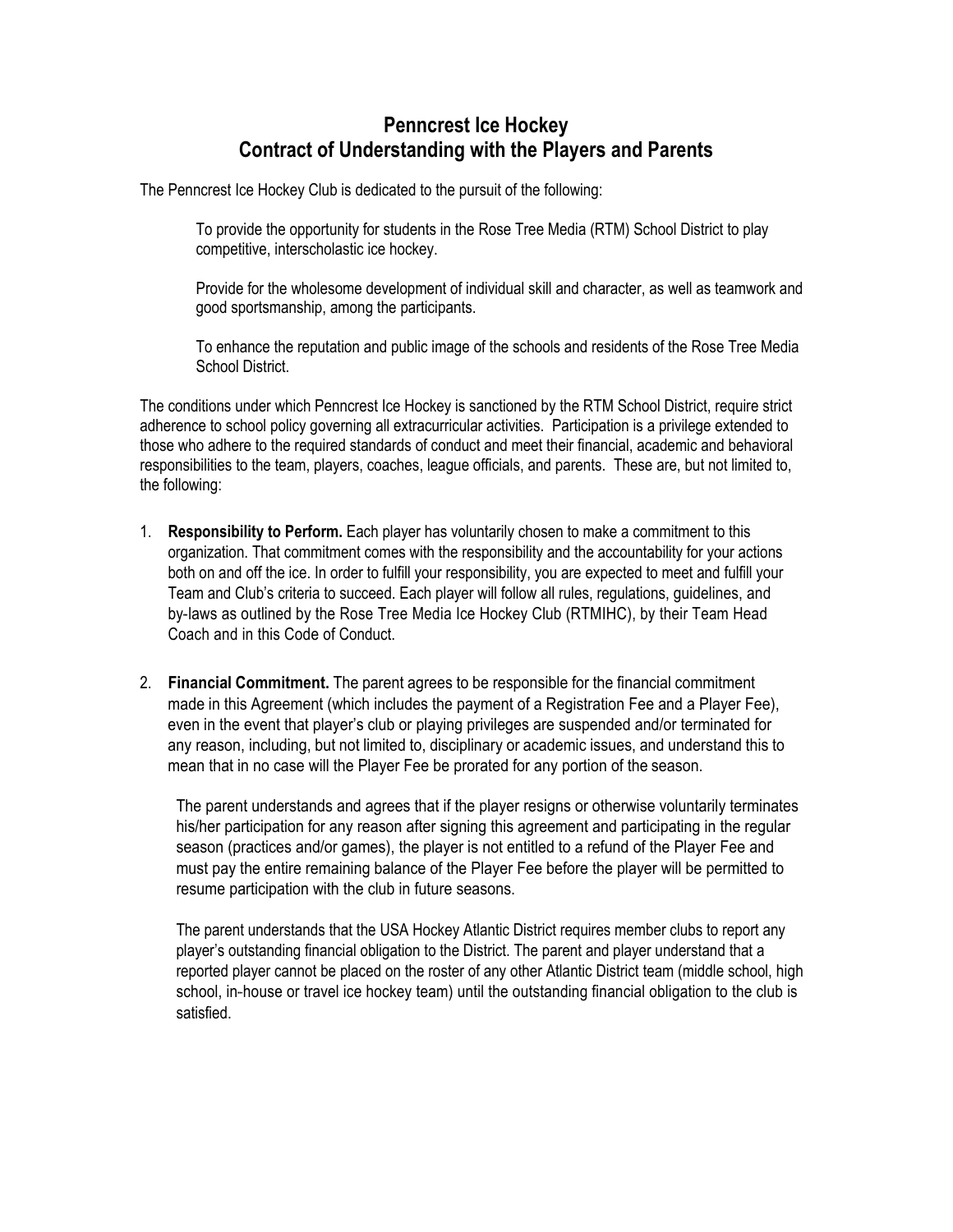- 3. **USA Hockey, Safe Sport and Safety.** The safety of all RTMIHC players is paramount to the organization. Through the USA Hockey Safe Sport program RTMIHC is committed to creating the safest possible environment for participation in our ice hockey program. These policies address the following types of abuse and misconduct: sexual, physical, or emotional abuse, bulling, threats and harassment, and locker room electronic communications policy. The Safe Sport Handbook can be reviewed at:<https://www.usahockey.com/safesportprogram> Anyone in violation of the Safe Sport policy will be subject to suspension and or expulsion.
- 4. **Drug, Alcohol, and Tobacco Policy.** Any use or possession of drugs, narcotics, hallucinogens, alcoholic beverages, cigarettes, electronic cigarettes or similar or other non-prescribed drugs by participants of the RTMIHC is strictly prohibited. THIS IS A ZERO TOLERANCE POLICY and will be enforced if discovered by a Team Head Coach or RTMIHC Board Member. Any player found to be in violation may be subject to disciplinary action up to and including suspension or termination from the club without refund or relief from financial commitment.
- 5. **Academics.** As a member of the ice hockey club you are required to maintain your school grades at an acceptable level, in accordance with school district guidelines. If grades fall below RTM eligibility standards players will not be permitted to participate in team activities. This is a weekly check and a player declared ineligible for the week is out until the next week's eligibility report comes out.
- 6. **Respect, Maturity and Player Behavior.** Each player is responsible to balance schoolwork, social and family activities, and athletics. RTMIHC players will show respect for their coaches, teammates, referees, opponents and spectators. Incessant swearing and abusive language will not be tolerated. At no time shall a player use disrespectful, abusive, or obscene language/gestures to coaches, officials, opponents, teammates, or parents/fans. Behavior that is not in the best interests of the club, team or teammates will not be tolerated. Failure to comply with these rules will result in disciplinary action as determined by the Head Coach in conjunction with the Board. **Players receiving a game misconduct for unsportsmanlike conduct or abuse of officials will receive an automatic additional game suspension and will have the incident reviewed by the Board.**
- 7. **Fighting.** Fighting is not tolerated. Any RTIHC player involved in a fight will receive the leagueimposed discipline and may be subject to additional disciplinary action as determined by the Head Coach in conjunction with the RTMIHC Board. Any additional fighting offense(s) within the same season will be reviewed by the RTMIHC Board for possible further discipline up to and including suspension or expulsion from the club without refund or relief from financial commitment.
- 8. **Equipment.** Players are responsible for their own equipment. Players are required to wear ALL appropriate ice hockey equipment, at all times for all practices, scrimmages, and games per USA Hockey rules and regulations **including mouth guards**. Failure to comply with these requirements compromises a player's safety and may result in ejection from the remainder of the practice, scrimmage or game.
- 9. **Uniforms and Dress Code.** As a club member you are a representative of the RTMIHC. The club's dress code is determined by the Head Coach of each team. Violation of this rule may result in disciplinary action as determined by the Head Coach. The uniform of RTMIHC teams is: Penncrest jersey and matching socks. High school players will also wear a red helmet, team gloves and red shell for all Penncrest on ice activities.